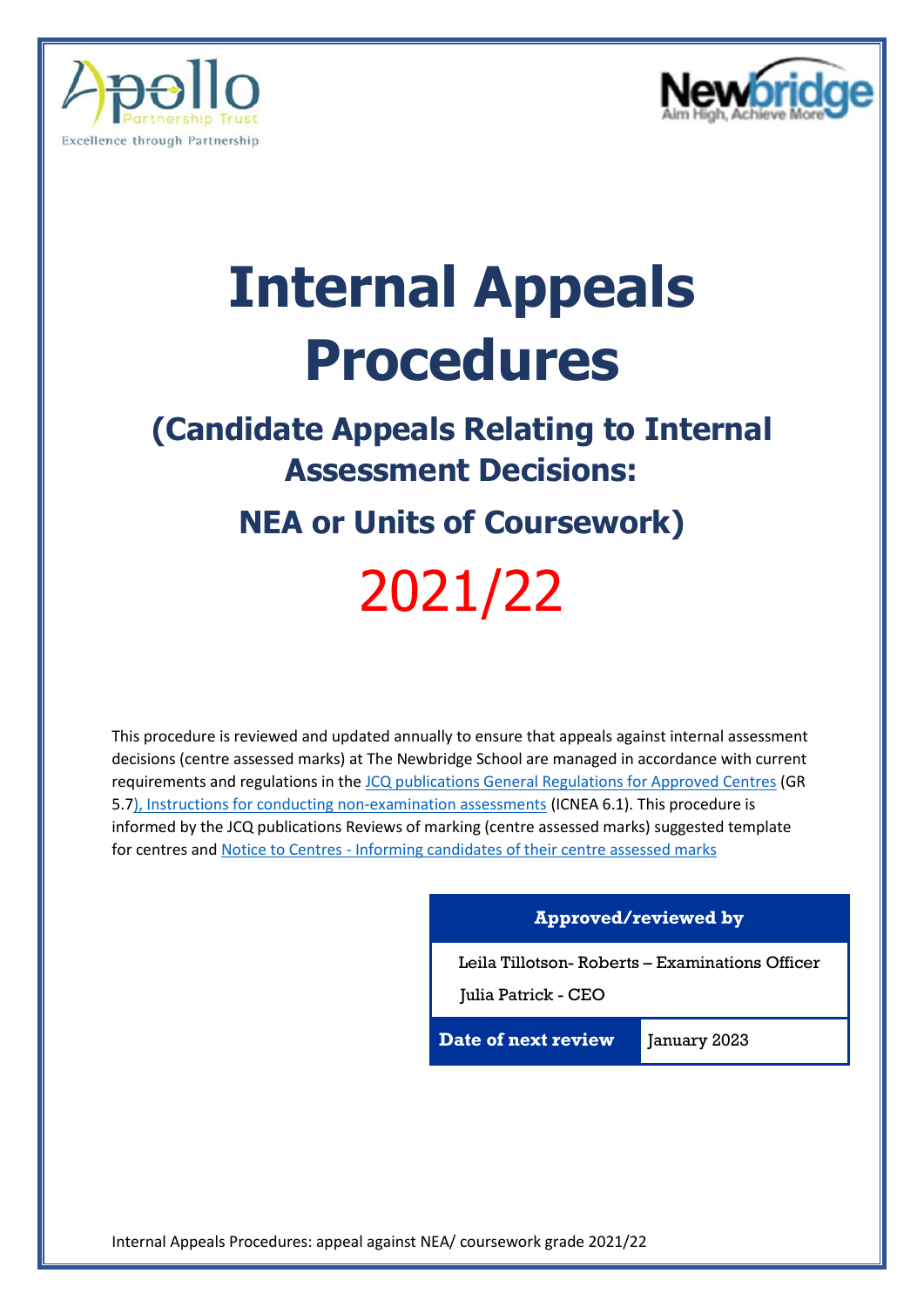



| Centre Name                       | <b>The Newbridge School</b>    |
|-----------------------------------|--------------------------------|
| Centre Number                     | 25182                          |
| Date Policy Created               | 20/01/2022                     |
| <b>Current Policy Reviewed by</b> | <b>Leila Tillotson-Roberts</b> |
| Current Policy approved by        | Julia Patrick                  |
| Date of Next Review               | January 2023                   |

#### **Key Staff involved in the procedure**

| Role                  | Name (s)                                    |
|-----------------------|---------------------------------------------|
| <b>Exams Officer</b>  | <b>Leila Tillotson-Roberts</b>              |
| <b>Senior Leaders</b> | Ms. Natalie Fox, Mr Nick Schober, Ms Laura  |
|                       | Drakeley, Mr Danny Birt, Ms Kirste Thompson |
| <b>Head of Centre</b> | Ms Julia Patrick (CEO), Mr Michael Gamble,  |
|                       | <b>Mr Michael Rowbottom</b>                 |
| Exams & Data Admin    | <b>Jodie Williamson</b>                     |

#### **Introduction**

Certain qualifications contain components of non-examination assessment (or units of coursework) which are internally assessed (marked) by The Newbridge School and internally reviewed/standardised. The marks awarded (the internal assessment decisions) which contribute to the final grade of the qualification are then submitted by the deadline set by the awarding body for external moderation.

The moderation process carried out by the awarding body may result in a mark change, either upwards or downwards, even after an internal review. The internal review process is in place to ensure consistency of marking within the centre, whereas moderation by the awarding body ensures that centre marking is line with national standards. The mark submitted to the awarding body is subject to change and should therefore be considered provisional.

The qualifications delivered at The Newbridge School containing components of nonexamination assessment/units of coursework are:

• GCSE, OC

R Cambridge Nationals, BTEC Tech Awards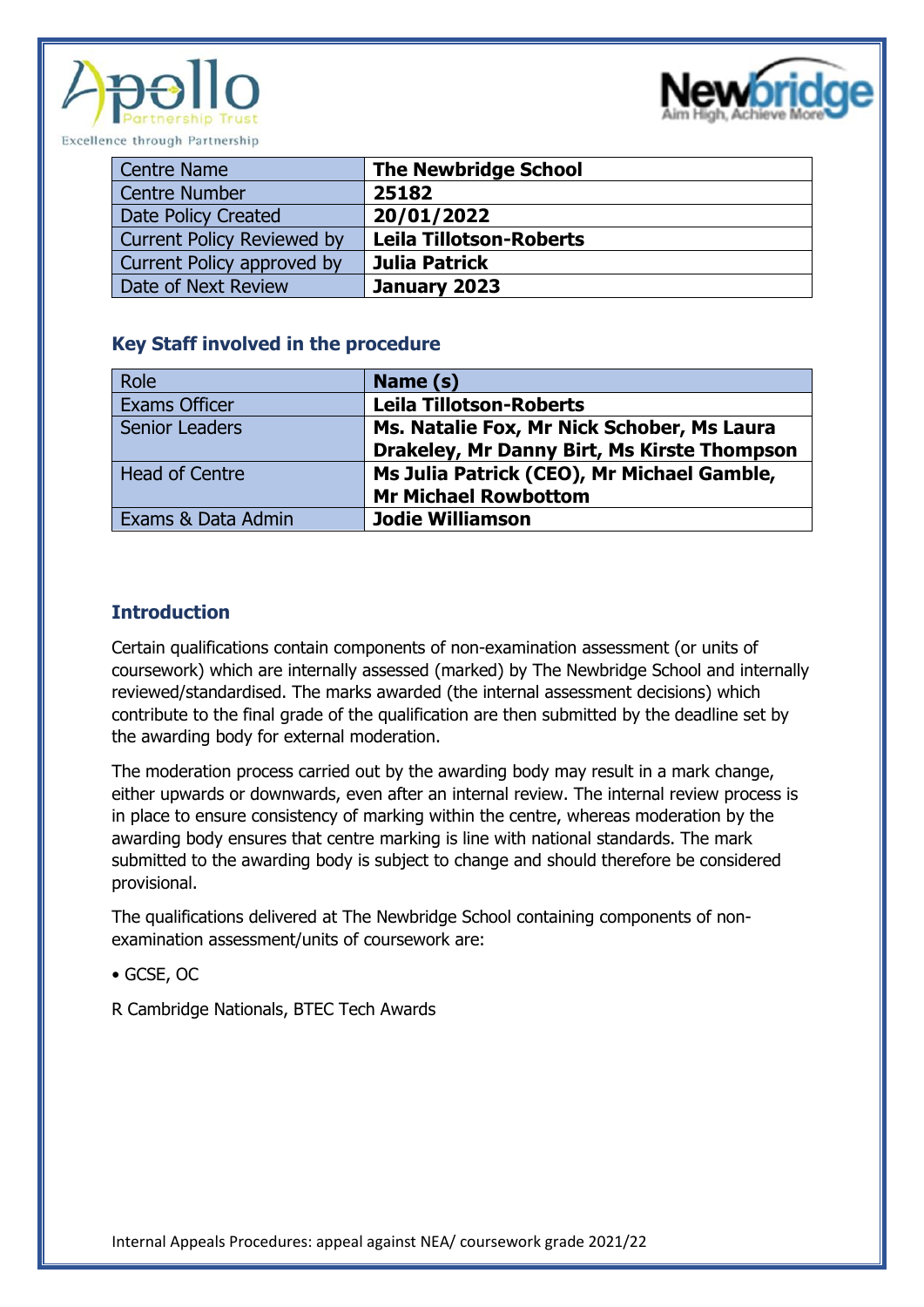



#### **Purpose of the procedure**

The purpose of this procedure is to confirm the arrangements at The Newbridge School for dealing with candidate appeals relating to internal assessment decisions.

This procedure ensures compliance with JCQ regulations which state that centres must:

- have in place and be available for inspection purposes, a written internal appeals procedure relating to internal assessment decisions and to ensure that details of this procedure are communicated, made widely available and accessible to all candidates
- before submitting marks to the awarding body inform candidates of their centre assessed marks and allow a candidate to request a review of the centre's marking

#### **Principles relating to centre assessed marks**

The head of centre/senior leader(s) at The Newbridge School will ensure that the following principles are in place in relation to marking the work of candidates:

- A commitment to ensuring that whenever teaching staff mark candidates' work, that this is done fairly, consistently and in accordance with the awarding body's specification and subject-specific associated documents
- (updated 2021/22) All centre staff follow a robust Non-examination Assessment Policy (for the management of non-examination assessments). This policy details all procedures relating to non-examination assessments for relevant qualifications delivered in the centre, including the marking and quality assurance/internal standardisation processes which relevant teaching staff are required to follow
- Candidates' work will be marked by staff who have appropriate knowledge, understanding and skill, and who have been trained in this activity
- A commitment to ensuring that work produced by candidates is authenticated in line with the requirements of the awarding body. Where a number of subject teachers are involved in marking candidates' work, internal moderation and standardisation will ensure consistency of marking
- (updated 2021/22) On being informed of their centre assessed mark(s), if candidates believes that the above procedures were not followed in relation to the marking of their work, or that the assessor has not properly applied the marking standards to their marking, then they may make use of the internal appeals procedure below to consider whether to request a review of the centre's marking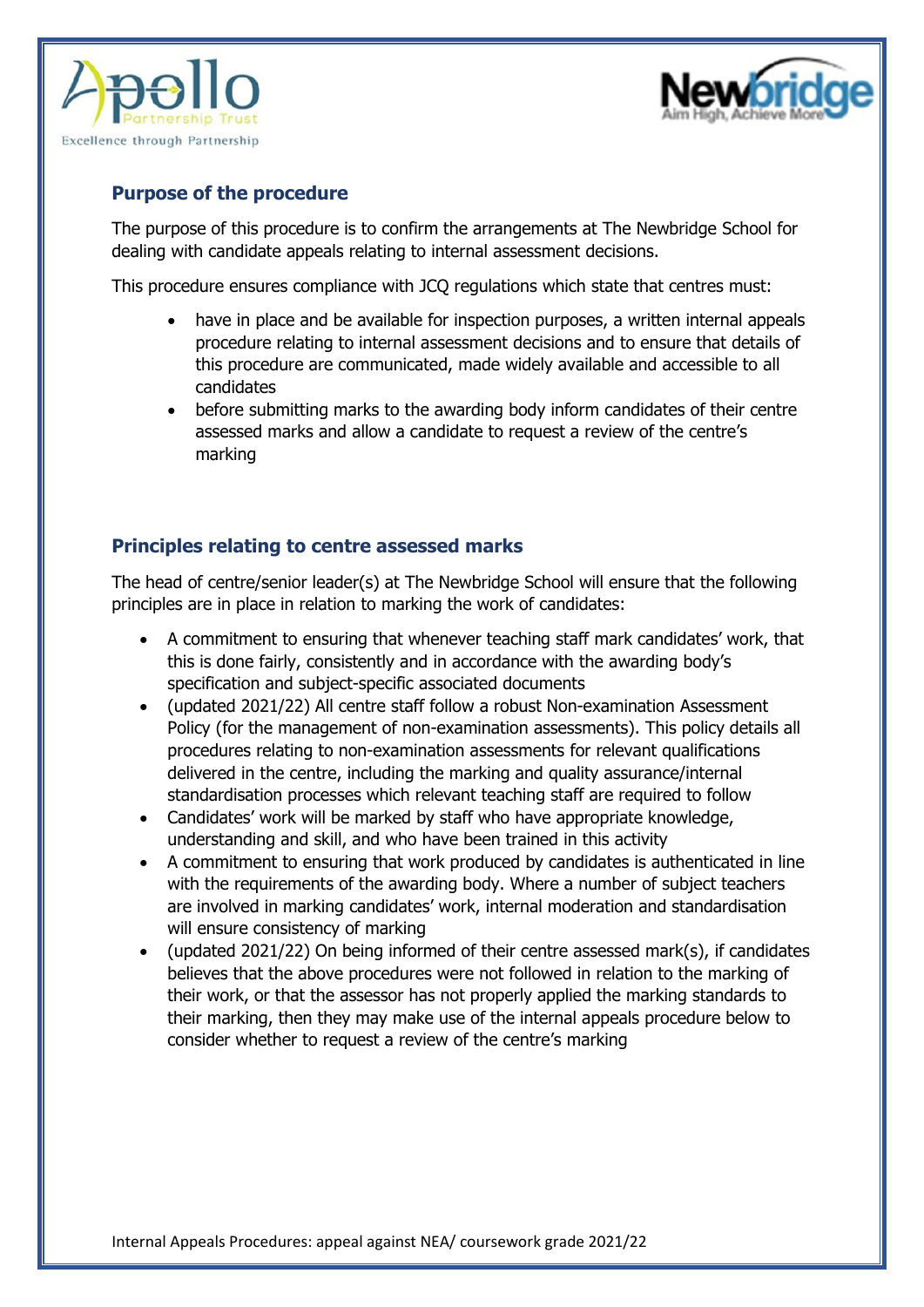



### **Procedure for appealing internal assessment decisions (centre assessed marks)**

The head of centre/senior leader(s) at The Newbridge School will:

- Ensure that candidates are informed of their centre assessed marks so that they may request a review of the centre's marking **before marks are submitted to the awarding body**
- Inform candidates that they will need to explain on what grounds they wish to request a review of an internally assessed mark as a review will only focus on the quality of their work in meeting the published assessment criteria
- (updated 2021/22) Inform candidates that they may request copies of materials (generally as a minimum, a copy their marked assessment material (work) and the mark scheme or assessment criteria plus additional materials which may vary from subject to subject) to assist them in considering whether to request a review of the centre's marking of the assessment
- Having received a request for copies of materials, promptly make them available to the candidate (for some marked assessment materials, such as art work and recordings, inform the candidate that these will be shared under supervised conditions) within the period of time as specified (see Deadlines below)
- Provide candidates with sufficient time in order to allow them to review copies of materials and reach a decision, informing candidates that if their decision is to request a review they will need to explain what they believe the issue to be
- Provide a clear deadline for candidates to submit a request for a review of the centre's marking and confirm understanding that requests must be made in writing and will not be accepted after this deadline (see Deadlines below)

Require candidates to make requests for a review of centre marking by completing an internal appeals form

- (updated 2021/22) Allow sufficient time for the review to be carried out, to make any necessary changes to marks and to inform the candidate of the outcome, all before the awarding body's deadline for the submission of marks (see Deadlines below)
- (updated 2021/22) Ensure that the review of marking is conducted by an assessor who has appropriate competence, has had no previous involvement in the assessment of that candidate and has no personal interest in the review
- Instruct the reviewer to ensure that the candidate's mark is consistent with the standard set by the centre
- Inform the candidate in writing of the outcome of the review of the centre's marking
- Ensure the outcome of the review of the centre's marking is made known to the head of centre who will have the final decision if there is any disagreement on the mark to be submitted to the awarding body
- Ensure a written record of the review is kept and made available to the awarding body upon request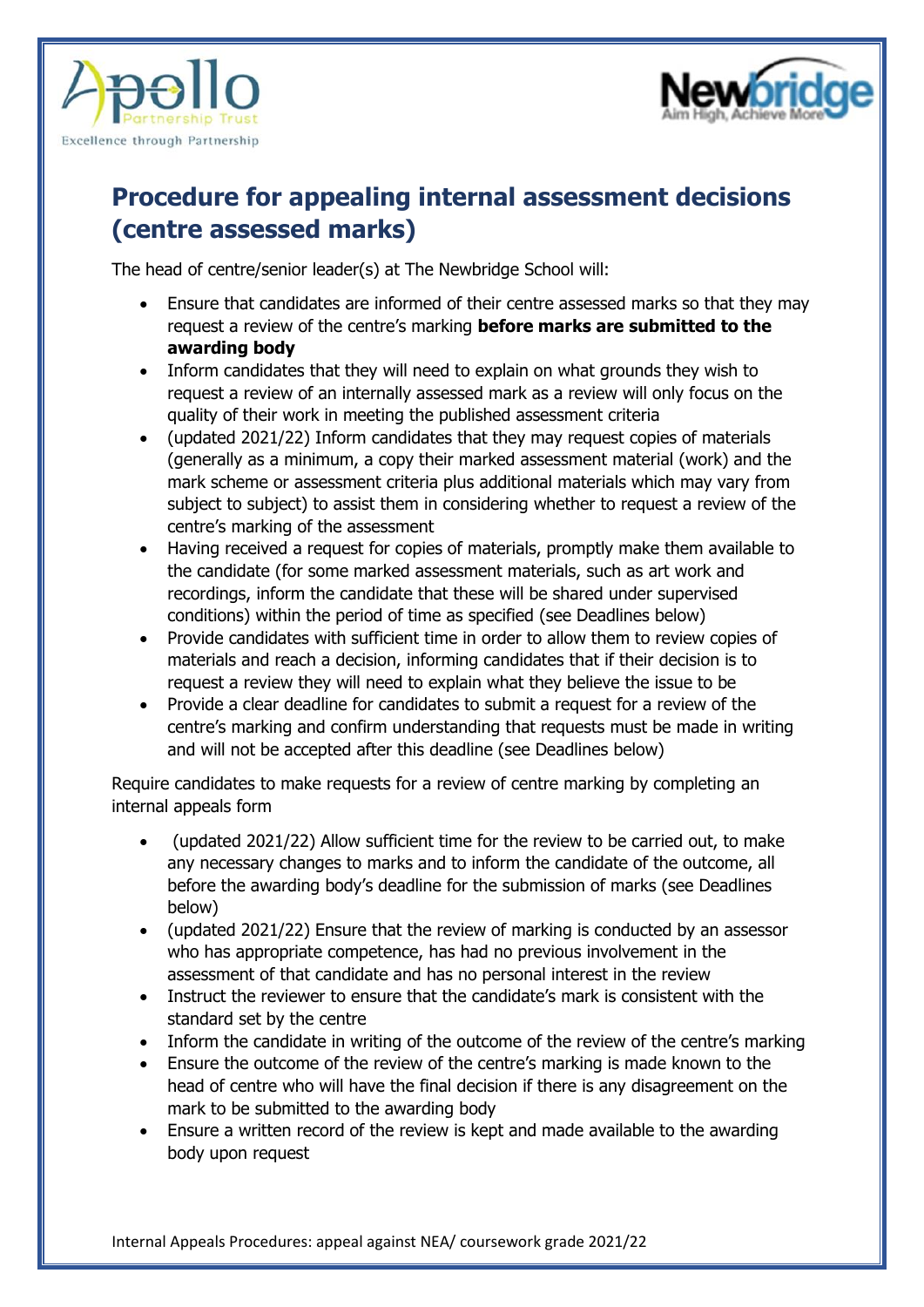



• Ensure the awarding body is informed if the centre does not accept the outcome of a review

#### **Deadlines and timescales**

- Upon request, copies of materials will be made available to the candidate within 5 working days (during term time)
- The deadline to request a review of marking must be made within 5 working days (during term time) of the candidate receiving copies of the requested materials
- The process for completing the review, making any changes to marks, and informing the candidate of the outcome will be completed within 5 working days (during term time), all before the awarding body's deadline for the submission of marks

#### **Further guidance to inform and implement appeals procedures**

#### **JCQ Publications**

- General Regulations of Approved Centres [https://www.jcq.org.uk/wp](https://www.jcq.org.uk/wp-content/uploads/2022/01/Gen_regs_approved_centres_21-22_FINAL.pdf)[content/uploads/2022/01/Gen\\_regs\\_approved\\_centres\\_21-22\\_FINAL.pdf](https://www.jcq.org.uk/wp-content/uploads/2022/01/Gen_regs_approved_centres_21-22_FINAL.pdf)
- Post Results Services • https://www.jcq.org.uk/wp-content/uploads/2021/12/Post-Results-Services Autumn-[21\\_-Final-%E2%80%93-Nov2021.pdf](https://www.jcq.org.uk/wp-content/uploads/2021/12/Post-Results-Services_Autumn-21_-Final-%E2%80%93-Nov2021.pdf)
- JCQ Appeals Booklet [https://www.jcq.org.uk/wp-content/uploads/2021/12/JCQ-Appeals-Booklet-](https://www.jcq.org.uk/wp-content/uploads/2021/12/JCQ-Appeals-Booklet-2021_Final-version-Nov.21.pdf)2021 Final-version-Nov.21.pdf
- Notice to Centres Informing candidates of their centre assessed marks [https://www.jcq.org.uk/wp-content/uploads/2021/06/Notice-to-Centres-Informing](https://www.jcq.org.uk/wp-content/uploads/2021/06/Notice-to-Centres-Informing-candidates-of-their-centre-assessed-marks-202122-1.pdf)[candidates-of-their-centre-assessed-marks-202122-1.pdf](https://www.jcq.org.uk/wp-content/uploads/2021/06/Notice-to-Centres-Informing-candidates-of-their-centre-assessed-marks-202122-1.pdf)

#### **Ofqual Publications**

- GSCE (9-1) qualification level conditions and requirements [https://www.gov.uk/government/publications/gcse-9-to-1-qualification-level](https://www.gov.uk/government/publications/gcse-9-to-1-qualification-level-conditions/gcse-9-to-1-qualification-level-conditions-and-requirements)[conditions/gcse-9-to-1-qualification-level-conditions-and-requirements](https://www.gov.uk/government/publications/gcse-9-to-1-qualification-level-conditions/gcse-9-to-1-qualification-level-conditions-and-requirements)
- GCE qualification level conditions and requirements [https://www.gov.uk/government/publications/gce-qualification-level-conditions-and](https://www.gov.uk/government/publications/gce-qualification-level-conditions-and-requirements/gce-qualification-level-conditions-and-requirements--2)[requirements/gce-qualification-level-conditions-and-requirements--2](https://www.gov.uk/government/publications/gce-qualification-level-conditions-and-requirements/gce-qualification-level-conditions-and-requirements--2)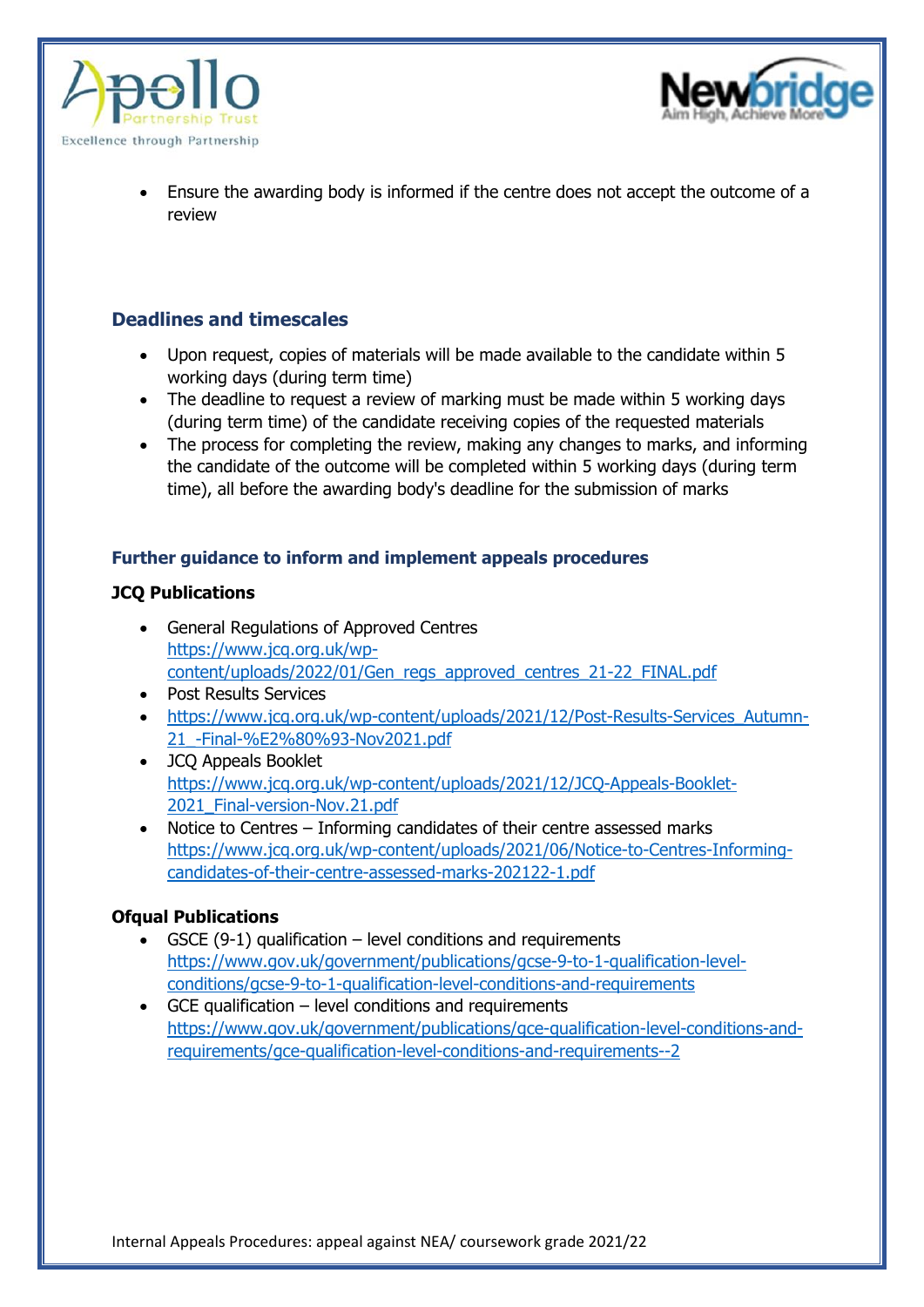



#### **Internal Appeals Form**

Please tick box to indicate the nature of your appeal and complete all white boxes on the form below

Request for copies of material, mark scheme/assessment criteria and additional material

Appeal against an internal assessment decision and/or request for a review of marking

Appeal against the centre's decision not to support a clerical check, a review of marking, a review of moderation or an appeal

| Name of appellant | Candidate name<br>if different to appellant |  |
|-------------------|---------------------------------------------|--|
| Awarding body     | Exam paper code                             |  |
| Subject           | Exam paper title                            |  |

**Please state the grounds for your appeal below**

*(If applicable, tick below)*

• Where my appeal is against an internal assessment decision I wish to request a review of the centre's marking

*If necessary, continue on an additional page if this form is being completed electronically or overleaf if hard copy being completed*

#### Appellant signature:  $\blacksquare$ signature:

**This form must be signed, dated and returned to the exams officer on behalf of the head of centre to the timescale indicated in the relevant appeals procedure**

Internal Appeals Procedures: appeal against NEA/ coursework grade 2021/22

### **FOR CENTRE USE ONLY**

Date received

Reference No.